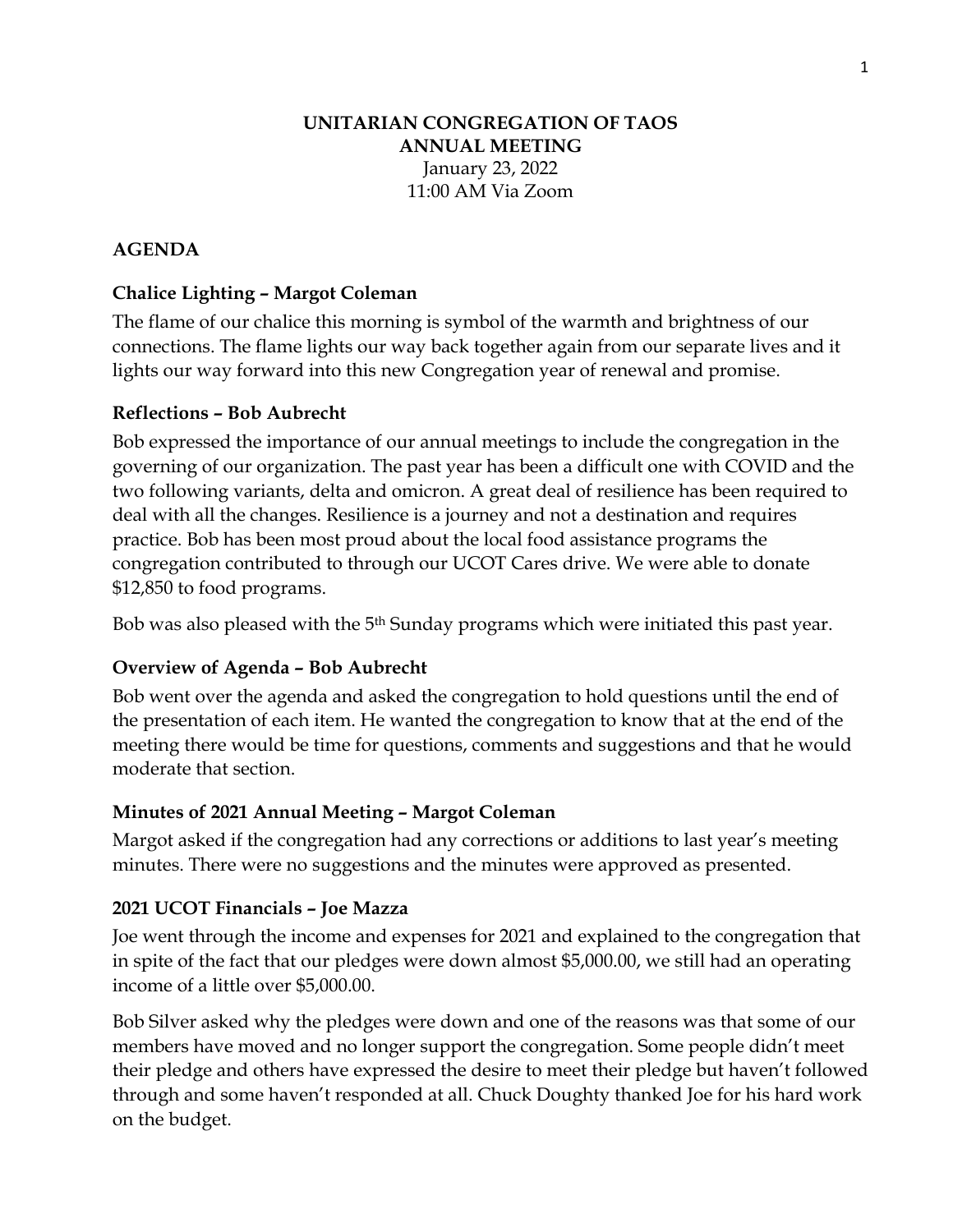Bob asked for a motion to accept the 2021 budget and a motion was made, seconded and approved by the congregation.

## **2022 Proposed Budget – Joe**

Joe explained that this coming year will be running on a deficit because the pledges are down by almost \$5,000.00. The board has been considering three different ways to deal with this issue.

- 1. Maintain the level of programs and services and fund the deficit out of our reserve.
- 2. Ask the congregation to increase their pledges by 15% to cover the deficit.
- 3. Cut expenses by decreasing the number of services and donations.

Joe said that the board has decided on the first option.

Lucy Jackson mentioned a way for guest and others to donate to a UU congregation through an application called Venmo. Rachel will talk with Lucy later and see if that is feasible.

Bob Silver asked that the 3 suggestions be repeated.

Gael Minton asked Joe about the people who have pledged but not followed through and Joe said he really couldn't guess how many if any of those members would follow through with their pledges. Gael also mentioned that she and Ty had not been contacted by anyone from the board as has been usual in past years during the pledge drive. She feels strongly that the personal contact is very important.

Bob Aubrecht is hoping that the reduction of our pledges is a short-term issue due to COVID and not being able to meet in person.

Bob asked for a motion to approve the 2021 budget. The motion was made and seconded and approved as presented by the congregation.

Mimi told the congregation that the Charitable Giving Committee had added 3 new organizations during the last year. They are the St. James Housing Assistance program, The Field Institute of Taos, and the Taos Coalition to End Homelessness. The committee also moved their support of the Navajo nation to our Taos Pueblo. Mimi suggested that everyone go to the UUSC website to see all the amazing work they are doing.

She then moved on to the Little Food Pantry which the committee has been supporting for the last year or so. Each of the members of the committee is responsible for filling the pantry on one day a week.

Mya asked why the committee doesn't give money to the Taos Community Foundation and Mary Gray answered that they have a large amount of money and that because it is a large organization, trying to get money on an immediate basis is difficult.

Bob Silver wanted to know why we give a little to a lot of organizations. Mimi answered that the committee had gone over this question a number of times and because Taos is a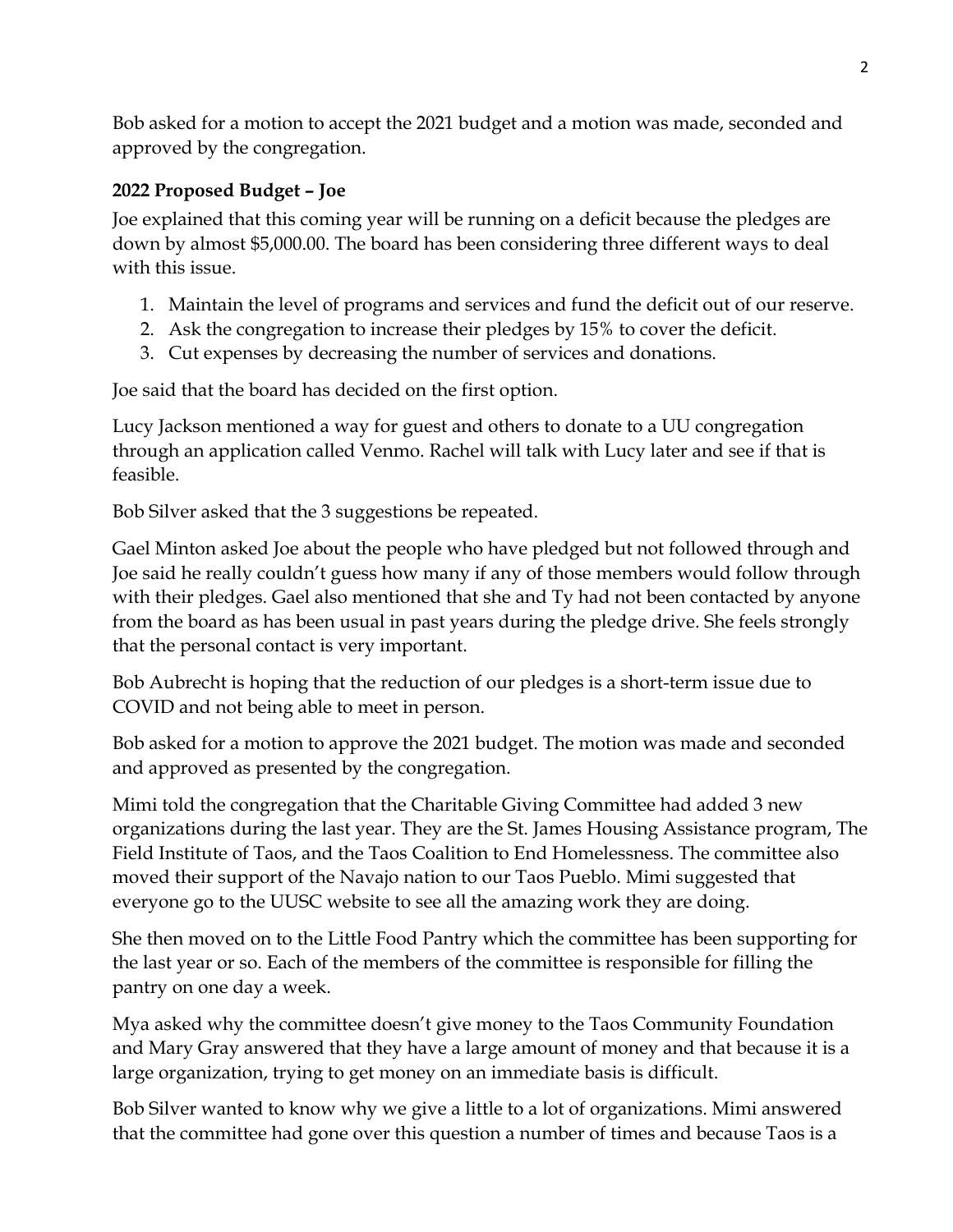small community, even though the sums seem small they mean a lot to these organizations. Joe said that he is the one who receives the letters of thanks from these organizations and that our donations mean a lot to them.

Bob added that the committee has been trying to get a man to join the committee for quite a while and invited one of the men to help out and join. Jim Schultz agreed to join the committee.

Nancy Schultz said that she and Jim would like to be included in the group of committee members who cook for the men's homeless shelter on the 4th Friday of every month.

Yvonne said that she believes that the members should be acknowledged for their commitment to the Little Food Pantry and Mimi was asked to name each of the members who are: Bette Myerson, Mimi Owensby, Linda Aubrecht, Patsy and Dennis Scott, Margot Coleman, Emily Gillispie and Mary Gray.

Bette added that she is really proud of the work the committee does and she is proud to be a member.

Bob Aubrecht said that the committee is responsible for picking the organizations but that they are also responsible for following up regularly to be sure the organizations can use the money and are still viable.

Chuck Doughty said that direct giving is fine but that it should be balanced with organizations that support justice like the UUSC.

# **2021 Fifth Sunday Programs – Bob Aubrecht and Gael Minton**

Gael outlined the 3 programs for last year's 5th Sunday presentations. The group focused on local issues being, land, water and forest. Gael said that the group is looking for topics to cover in the current year. Patsy Scott said that she thinks the housing situation in Taos is vitally important and would like to join the group. Emily Gillispie and Lucy Jackson said she and Fanda Bender would also like to work with the group. Chuck Doughty said that he was impressed that they were able to show the film Kiss the Ground but also feels that it is important to tie the programs to justice on a larger scale, statewide and nationally.

# **UCOT Circles Program – Dennis Scott**

Dennis told the congregation that the circles are a very successful program. They are planning on adjusting the format and they sent out a survey to get input on how they might update the program. 25 people on the mailing list returned the survey but generally only 6-12 people attend the circles. There are people who are uncomfortable with Zoom and others who are uncomfortable with the writing. They are currently considering 22 sharing circles this year with 11 covering topics and 11 for sharing. Dennis plans to have the new program figured out in about 4 weeks.

Someone wanted to know how the circles fit in with the congregation's mission statement. A number of people spoke up and talked about how important they are especially since we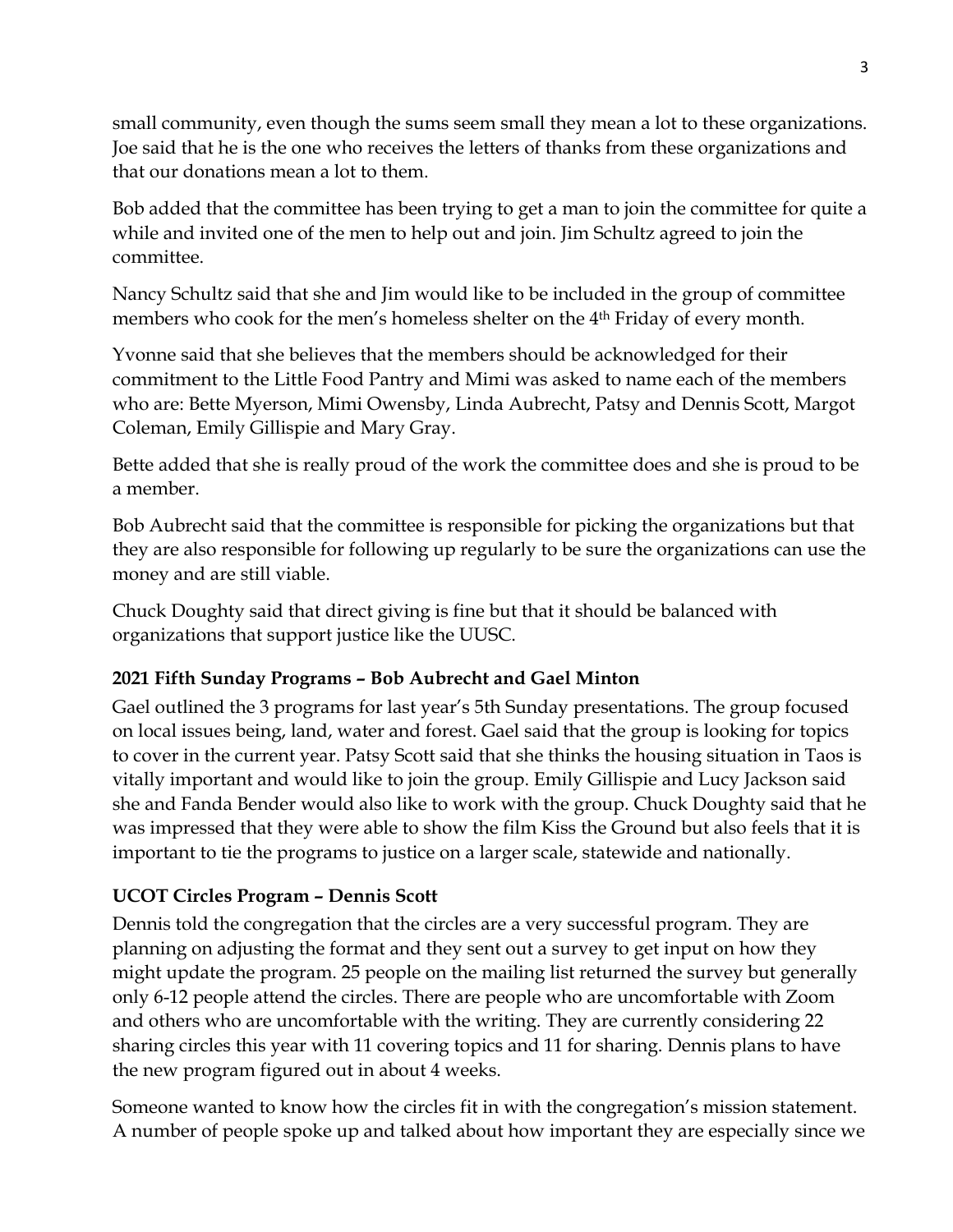are no longer able to meet in person. In general, the circles help to foster a supportive community. Nancy Schultz believes that an organization needs a strong core and the circles support this for togetherness. Dennis asked that next year they move the Circles portion of the agenda higher up on the program.

## **Return to Lodge for Services/Circles – Bob Aubrecht**

The board is monitoring the data from the New Mexico Department of Health and also those from Taos County. In the last year we have had the original COVID plus two more waves of Delta and Omicron. Because our congregation is not a young one, the board is being very conservative in regards to bringing the members together in person. The board is looking forward to possibly returning to in-person services in the last half of the year. As part of the in-person services, Nancy Schultz is hoping we can continue the Dinners for 6 and she offered to spearhead this program.

## **Presentation of New Board and Election – Bob Aubrecht**

Bob thanked Margot for her service to the board and as Secretary for the last couple of years. He then presented the new board as follows:

| Bob Aubrecht - President                       | Mimi Owensby - Vice-President |
|------------------------------------------------|-------------------------------|
| Joe Mazza – Treasurer                          | Dennis Scott - member         |
| Chuck Fawns – member                           | Emily Gillispie – member      |
| And Be Scott returning as an ex-officio member |                               |

Bob asked that a motion be made to accept the board members proposed. The motion was made, seconded and the congregation approved the motion.

# **Question, comments and suggestions – Bob Aubrecht**

Bob started with letting the congregation know that Munro and Gary are going to be interim ministers at the Durango Unitarian Congregation because their minister left with no notice and the UUA wasn't able to find a new minister until possibly June of this year. Our ministers will still be with us on the regular 2 service a week.

Emily asked if we had looked into a hybrid platform for services so that those who are still uncomfortable with in-person services could still be a part of the services. Bob said that live-streaming is something the board is looking into with Rachel's help.

Bob Silver asked if it might be a good time to review our mission statement. Bob said it was on the to do list.

Rachel asked if she should continue to post the announcement of the Circles in the Tempo portion of the Taos News and Dennis said yes.

Gael Minton believes that the church should offer some kind of program every week of the month and she referred to B Scott who felt this was important. Bob Silver asked if we could look into having a part-time minister and Bob said that financially, the congregation just can't support that financially.